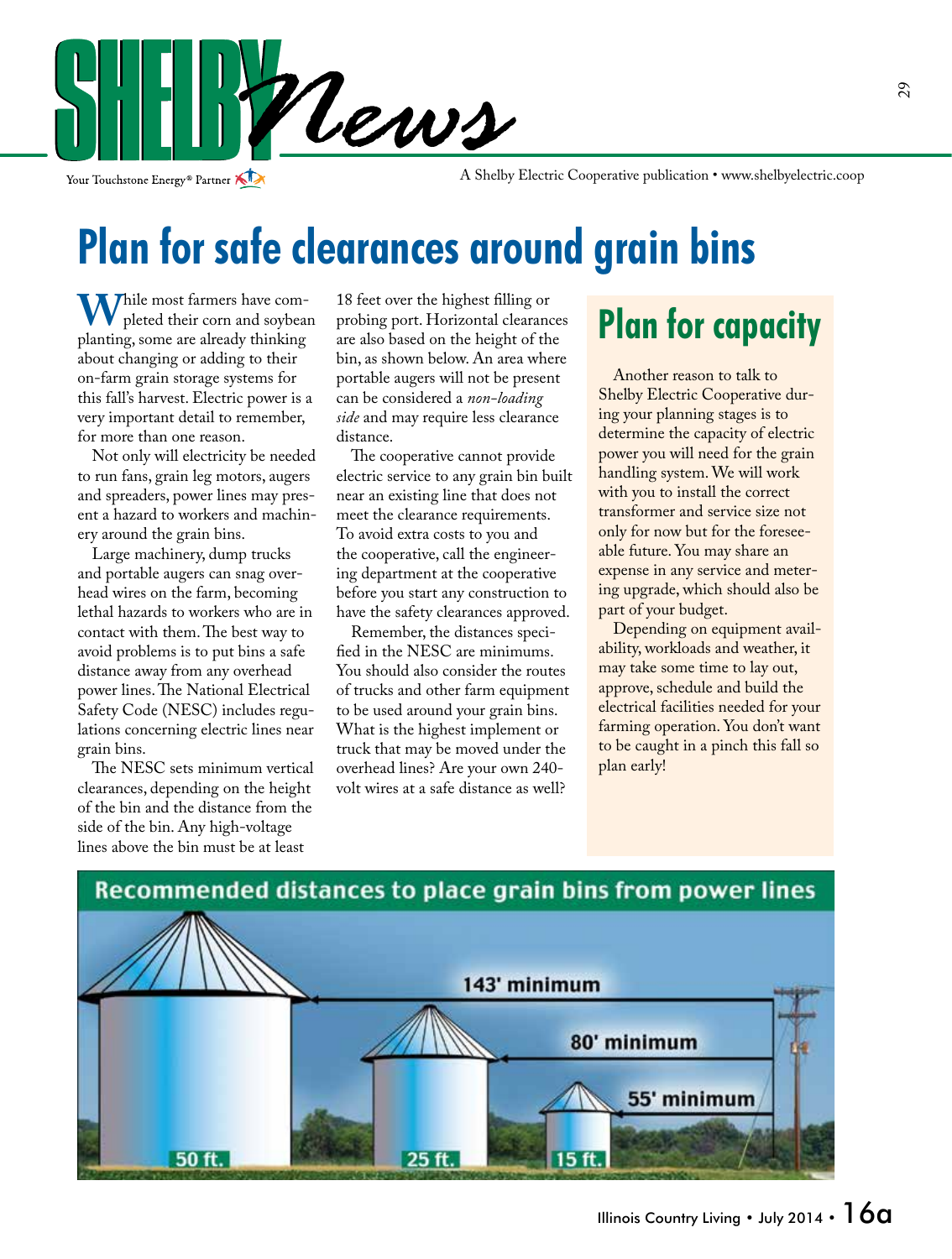**SHELLY** Lews



**Come join us July 19th from 8:00**<br>
a.m. to noon to celebrate the<br>
Power of Green's 4th annual recycler Power of Green's 4th annual recycler appreciation day! "This program has continued to grow and has been successful from the very start. The



*On July 19th at it's East Route 16 location, Shelby Electric Cooperative will be giving away a Power of Green recycling bag to the first 150 cars in to recycle.* 



P.O. BOX 560 Shelbyville, IL 62565 **Phone: 217-774-3986 Fax: 217-774-3330 www.shelbyelectric.coop twitter.com/YourCoop facebook.com/YourCoop**

**Office Hours:** 7:30 a.m. - 4:30 p.m.



community has been very appreciative and supportive of the program. This has been a great service to the community," said Tammy Carson and Chris French who help coordinate the recycling program for the cooperative.

 The Power of Green recycling center is located at Shelby Electric's building on East Route 16. Recycling hours are Tuesdays and Saturdays from 8:00 a.m. to noon and Thursdays from 1:00 to 4:00 p.m. "Please be respectful of those hours. We have had a small problem of people dumping their recyclables in our parking lot when we are not open and we would appreciate people not doing that," noted French.

 Recycling bins are located inside a garage area to allow recycling activity despite weather conditions.

 The Power of Green has collected more than 260 tons of recyclable materials since the program started in July 2010. That's over 524,000

pounds of material that would have gone to a landfill.

**Shelby Electric's Power of Green collects the following materials:**  Aluminum Cardboard Magazines and Newspapers Office Paper Plastics #1 thru #7 Tin and Steel Cans

 We ask that you bring your materials clean and dry. Also, break down all cardboard. Remember, this program is not just available to Shelby Electric members, so please spread the word. If you have questions about our program, visit www.shelbyelectric.coop or call 1-877-994-2323. Thank you for your continued support; we hope to see you on July 19th! The Power of Green is just one example of Shelby Electric's commitment to community and we could not be prouder.

**As of May 31st, the Power of Green has collected 524,304 pounds of recyclable materials. Here is a break down.**

- Aluminum =  $3,475$  lbs.
- Cardboard = 188,631 lbs.
- Magazines/Newspapers = 218,790 lbs.
- Office Paper = 52,624 lbs.
- Plastic  $1 7 = 45,229$  lbs.
	- Tin/Steel cans = 15,555 lbs.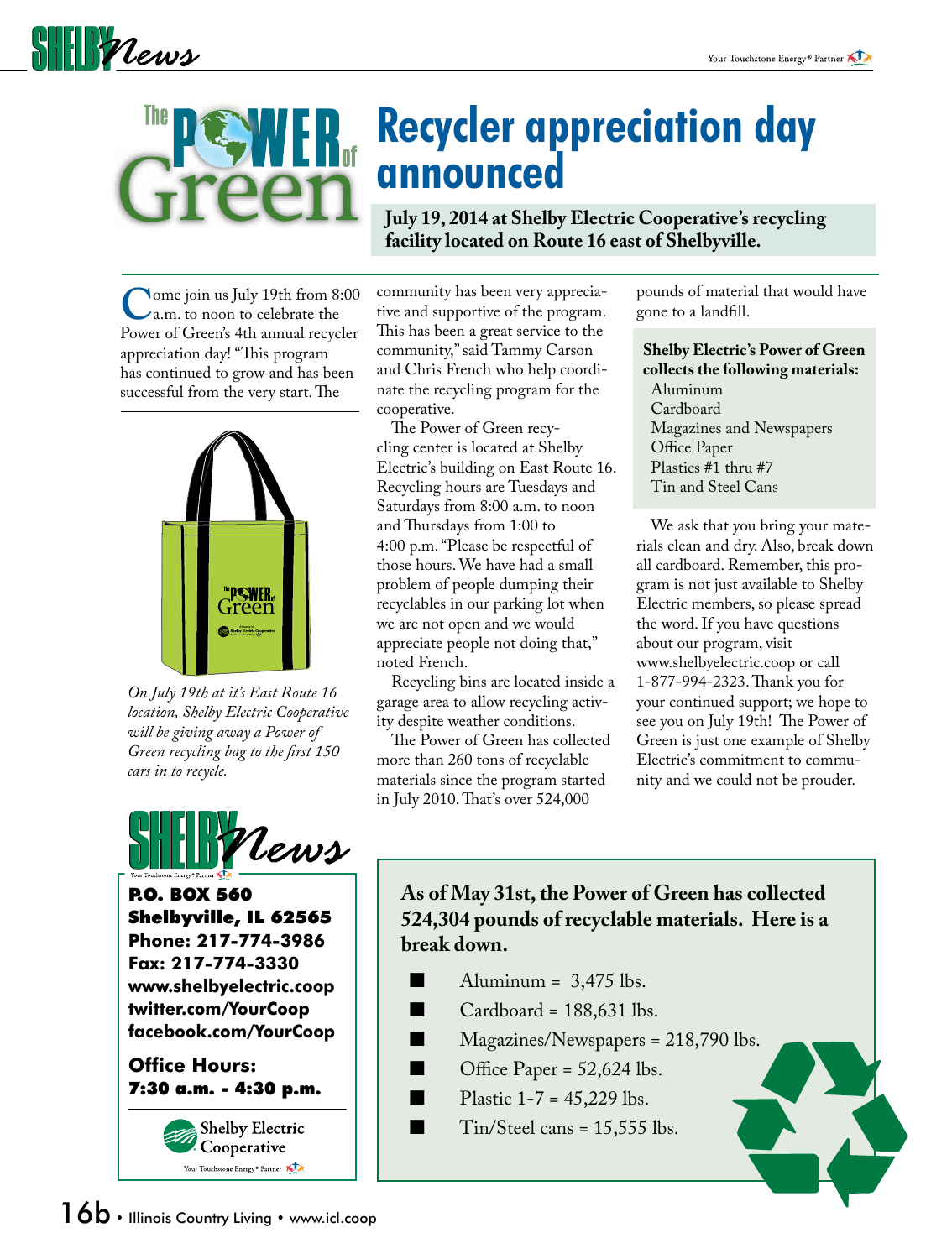



**Understand your electrical system. Make a map showing which fuse or circuit breaker controls each switch, light or outlet.**



**See how the cooperative's two solar arrays are doing by visiting www.shelbyelectric.coop and clicking on the story under the Shelby News section on the home page.**

#### **Summer energy efficiency: myth vs. fact**

 **Myth:** When I'm not home, keeping my air conditioner at a lower temperature throughout the day means it does not have to run harder to cool my home when I return.

**Fact:** To save energy, set your thermostat to a higher temperature during the day, and lower it when you return home.

**Myth:** Closing vents on my central air conditioning system will boost efficiency.

**Fact:** Closing vents can cause the compressor to cycle too frequently and the heat pump to overload. You will also use more energy.

 **Myth:** Time of day does not matter when it comes to running my appliances.

**Fact:** Time of day does matter when running electrical loads. For example, take advantage of the delay setting and run your dishwasher at night to avoid peak times of use and save energy.

 **Myth:** Bigger is always better when it comes to cooling equipment.

**Fact:** Too often, cooling equipment is not sized properly and leads to higher electric bills. A unit that is too large for your home will not cool evenly and might produce higher humidity indoors.



Shelby Electric Cooperative offices will be closed on Friday, July 4th in observance of Independence Day.

Power of Green recycling will be closed Saturday, July 5th.